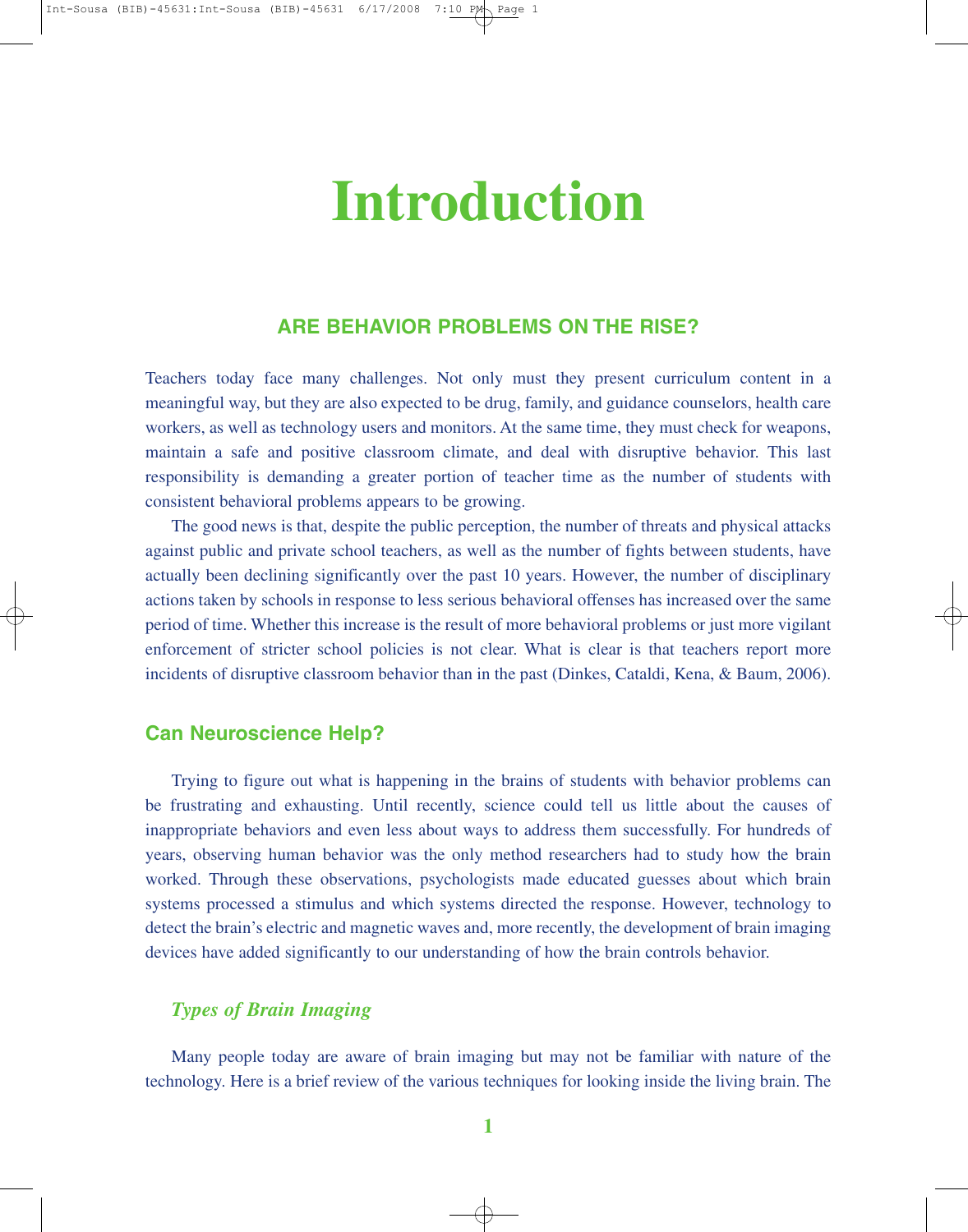#### **2** *How the Brain Influences Behavior: Management Strategies for Every Classroom*

imaging technologies fall into two major categories: those that look at brain *structure* and those that look at brain *function.* When aimed at the brain, computerized axial tomography (CAT or CT) and magnetic resonance imaging (MRI) are very useful diagnostic tools that produce computer images of the brain's internal structure. For example, they can detect tumors, malformations, and the damage caused by cerebral hemorrhages.

Different technologies, however, are required to look at how the brain works. An alphabet soup describes the four most common procedures that can be used to isolate and identify the areas of the brain where distinct levels of activity are occurring. The scanning technologies for looking at brain function mentioned in this book are the following:

- Electroencephalography (EEG)
- Magnetoencephalography (MEG)
- Positron Emission Tomography (PET)
- Functional Magnetic Resonance Imaging (fMRI)

Here is a brief explanation of how each one works:

**Electroencephalography (EEG) and Magnetoencephalography (MEG).** These two techniques are helpful in determining how quickly something occurs in the brain. To do that, they measure electrical and magnetic activity occurring in the brain during mental processing. In an EEG, anywhere from 19 to 128 electrodes are attached to various positions on the scalp with a conductive gel so electrical signals can be recorded in a computer. In a MEG, about 100 magnetic detectors are placed around the head to record magnetic activity. EEGs and MEGs can record changes in brain activity that occur as rapidly as one millisecond (one-thousandth of a second). When a group of neurons responds to a specific event, they activate and their electrical and magnetic activity can be detected above the noise of the nonactivated neurons. EEG and MEG do not expose the subject to radiation and are not considered hazardous.

**Positron Emission Tomography (PET).** The first technology to observe brain functions, this technique involves injecting the subject with a radioactive solution that circulates to the brain. Brain regions of higher activity accumulate more of the radiation, which is picked up by a ring of detectors around the subject's head. A computer displays the concentration of radiation as a picture of blood flow in a cross-sectional slice of the brain regions that are aligned with the detectors. The picture is in color, with the more active areas in reds and yellows, the quieter areas in blues and greens. Two major drawbacks to PET scans are the invasive nature of the injection and the use of radioactive materials. Consequently, this technique is not used with typical children because the radioactive risk is too high.

**Functional Magnetic Resonance Imaging (fMRI).** This newer technology is rapidly replacing PET scans because it is painless, noninvasive, and does not use radiation. The technology helps to pinpoint the brain areas of greater and lesser activity. Its operation is based on the fact that when any part of the brain becomes more active, the need for oxygen and nutrients increases.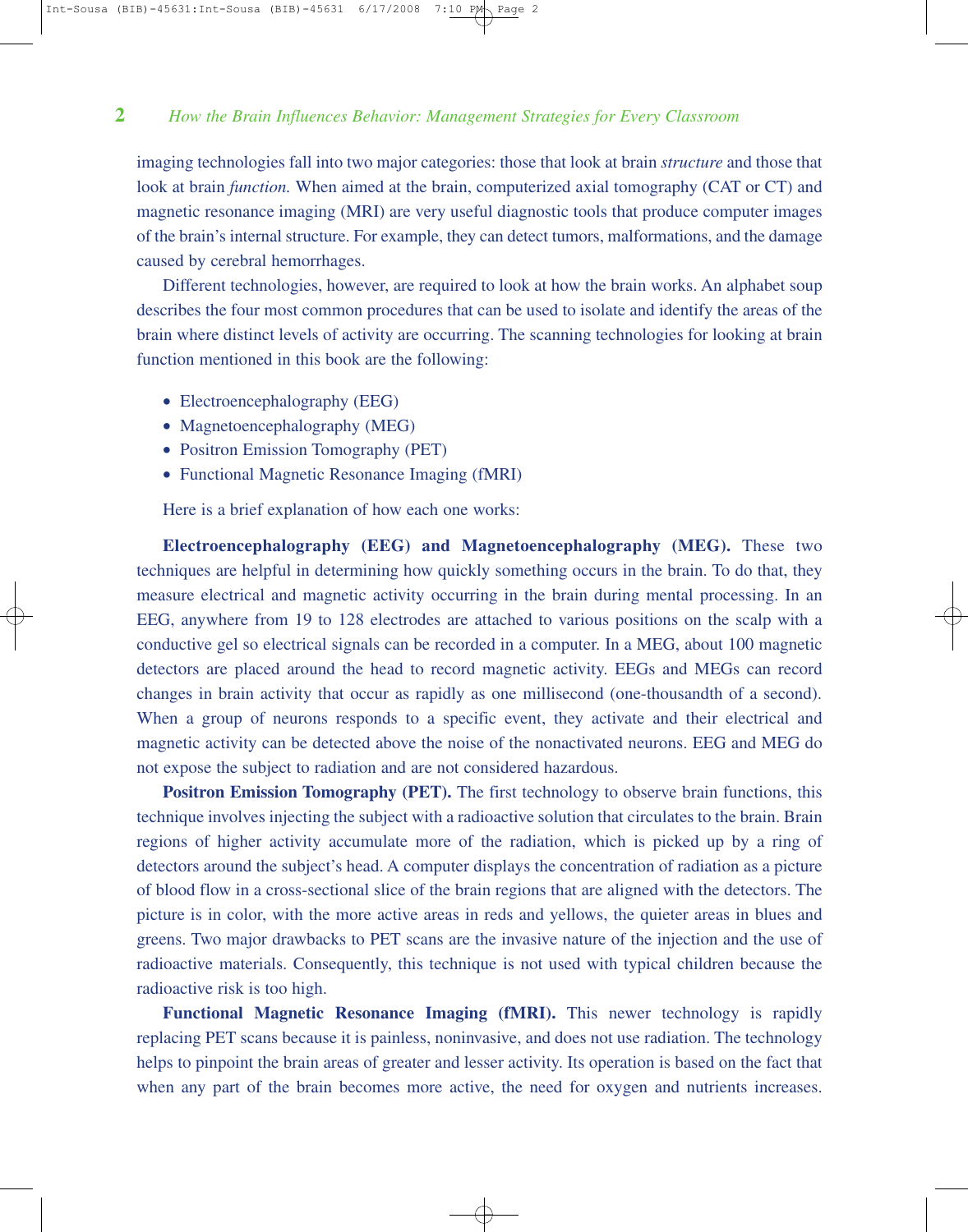#### *Introduction* **3**

Oxygen is carried to the brain cells by hemoglobin. Hemoglobin contains iron, which is magnetic. The fMRI uses a large magnet to compare the amount of oxygenated hemoglobin entering brain cells with the amount of deoxygenated hemoglobin leaving the cells. The computer colors in the brain regions receiving more oxygenated blood and these colors will identify the activated brain region to within one centimeter (less than a half-inch).

# *Research Into Practice*

The nature of the difficulties facing students with behavior problems vary from maintaining focus, controlling impulses, and building self-esteem to establishing relationships with peers and adults. Now, as a result of imaging and other technologies, neuroscientists can gain new knowledge about the brain's structure and functions. Some of this research is already revealing clues to help guide the decisions and practices of educators working with students who have behavior issues.

Students with behavior problems comprise such a heterogeneous group that no one strategy, technique, or intervention can address all their needs. Today, more than ever, neuroscientists, psychologists, computer experts, and educators are working together in a common crusade to improve our understanding of the learning process. Some of the research findings are challenging long-held beliefs about the cause, progress, and treatment of specific behavior problems. Educators in both general and special education should be aware of this research so that they can decide what implications the findings have for their practice.

#### **ABOUT THIS BOOK**

Numerous texts about the neuroscience of behavior are available as well as books on strategies for dealing with problem students. This book is unusual because it combines the two. It explores the neuroscience of behavior and then suggest ways that the scientific findings can be translated into effective strategies to manage misbehavior in the classroom.

Thanks to newer imaging devices, psychologists who explore how the brain works (now called neuropsychologists) have been able to detect which areas of the brain are involved in various emotional,

cognitive, and social behaviors. Although much of this research has little impact on typical classroom operations, some of it does. What we are doing in this book is examining those areas of research that can help educators understand more about their students' emotional and social behavior in schools and classrooms, and how to deal with them.

This book is unusual because it explores the neuroscience of behavior and then suggests ways that the scientific findings can be translated into effective strategies to manage misbehavior in the classroom.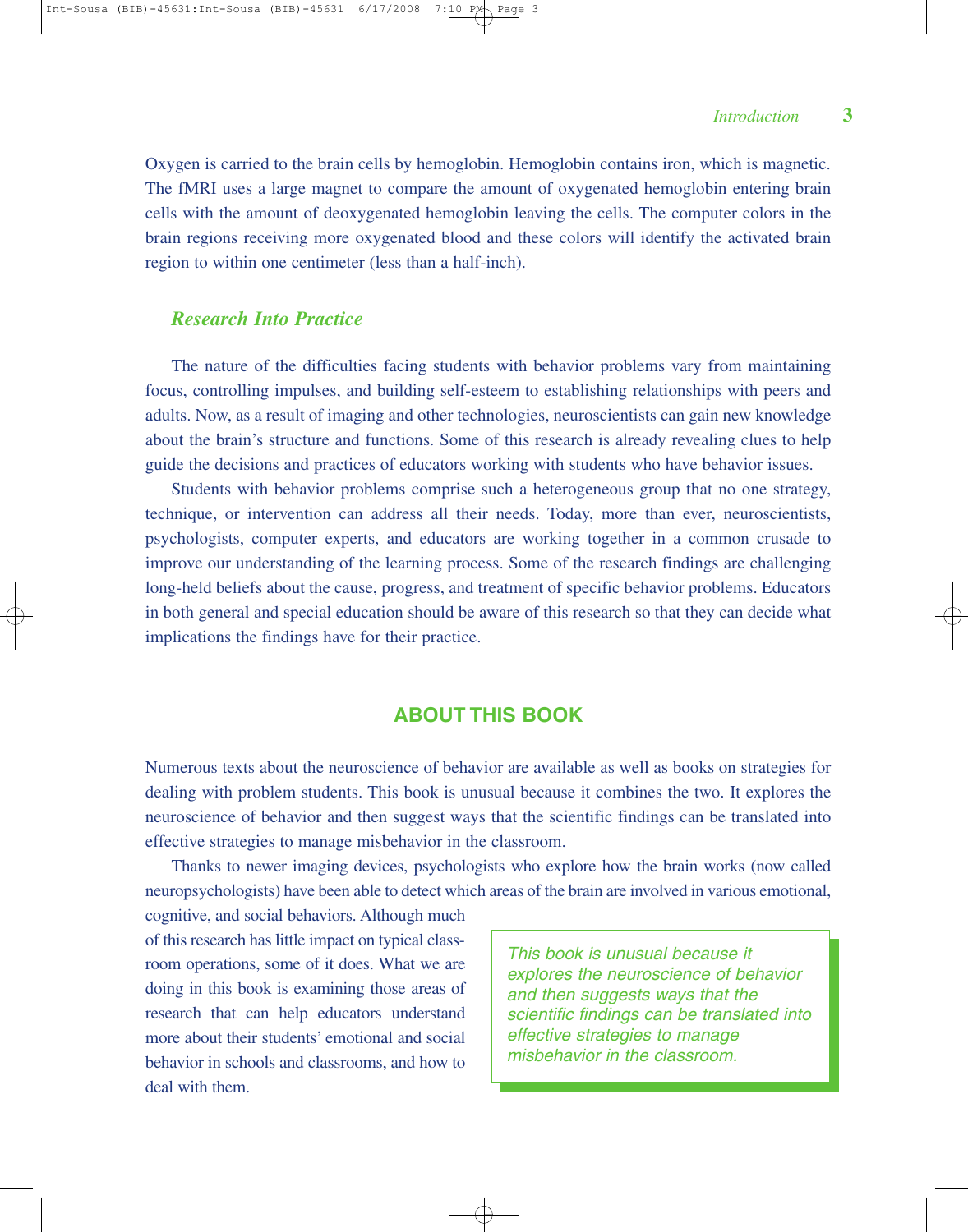#### **4** *How the Brain Influences Behavior: Management Strategies for Every Classroom*

As the amount of attention given to brain research grows, misinformation and inaccurate extrapolations of research findings also grow. What we have attempted to do here is select strategies that are compatible with, or can be induced from, the experimental evidence. The suggested interventions are drawn from clinical research that is consistent with the current findings in neuroscience. Nonetheless, more research is needed to confirm the link between those interventions and brain mechanisms.

Even with all that has been discovered in the last decade, there is a lot about the brain that we still do not know. It is important to remember that what we believe today about brain function is subject to change as our understanding and discoveries continue to evolve.

#### **Questions This Book Will Answer**

This book will answer questions such as these:

- How do the brain's emotional and rational areas develop?
- How does a young brain make social and emotional decisions?
- How does the rate of brain development explain the erratic behavior of adolescents?
- What leads to impulsivity and violent behavior?
- What leads to social misbehavior?
- What type of data collection can help teachers manage misbehavior?
- How can teachers use self-talk to effectively control misbehavior?
- Why are boys more likely to misbehave than girls and what can teachers do about it?
- How can teachers use movement during instruction to curb misbehavior?
- What impact can music have on behavior control?
- How do teachers build positive relationships with students with behavior problems?
- Do adult mentoring programs really work?
- Can teachers use peer influence to curb misbehavior rather than encourage it?
- What is oppositional behavior and how do teachers deal with it?
- How important is raising student self-esteem and what precautions are there?
- To what degree do school and classroom climates affect student behavior?

### **Chapter Contents**

One of the more difficult decisions authors have to make is how to divide their material into chapters. It is often an arbitrary choice that decides what goes in which chapter, and that is the case here. Behavior, after all, is very complex. It results from the interaction of mental and physical systems operating in changing social and emotional environments. Many of the factors involved in determining behavior can influence each other, so separating them into chapters is not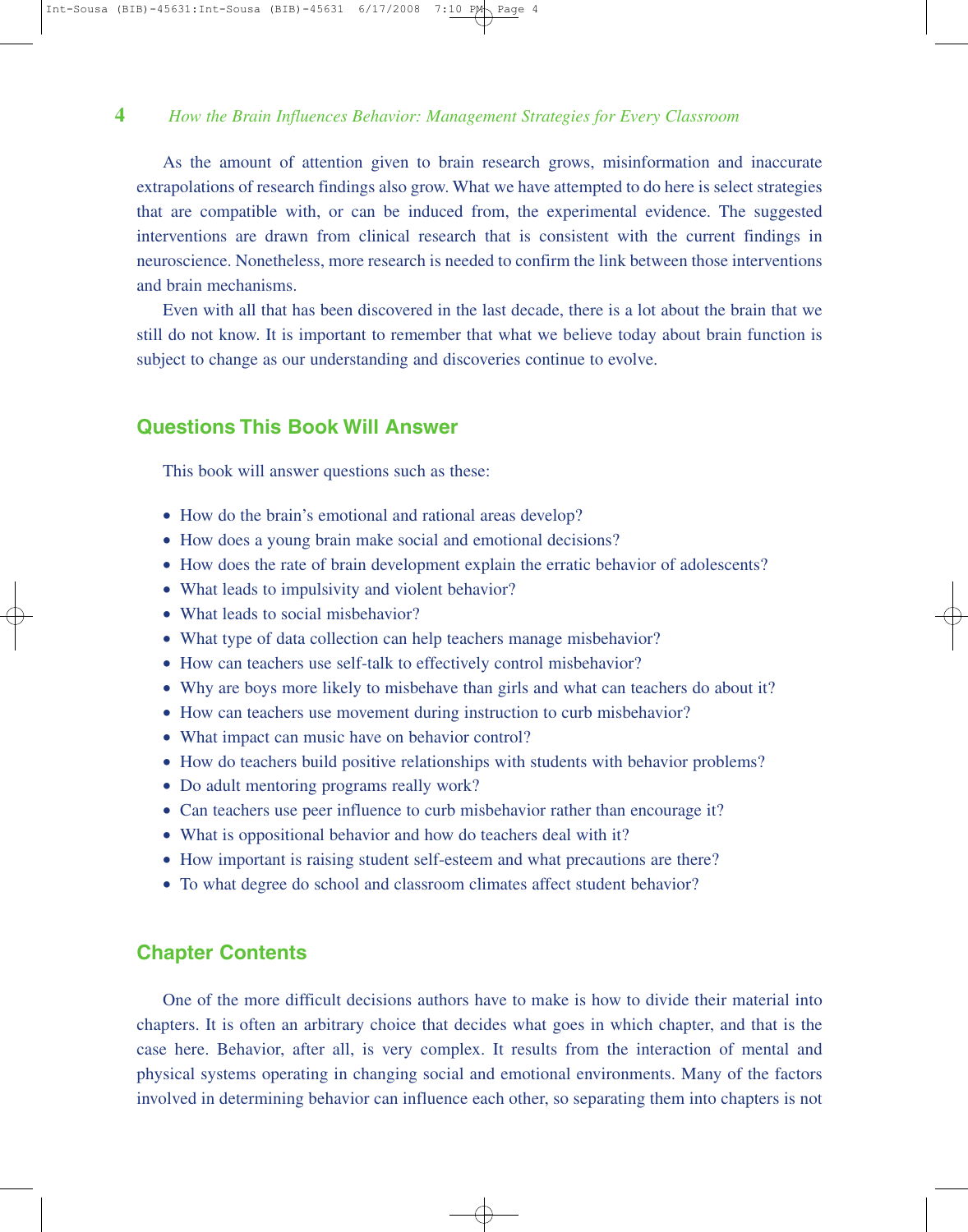#### *Introduction* **5**

easy. As a result, a few of the suggested strategies show up in several chapters because they address multiple factors.

**Chapter 1. Handling Social Misbehavior.** This chapter begins with a discussion of how the emotional and rational areas of the human brain develop. It examines the processing of emotional information and how the brain decides on the appropriate response. Factors affecting social behavior are also explored and several strategies are offered that can help teachers control social misbehavior, especially in younger students.

**Chapter 2. Dealing With Impulsive Behavior.** Numerous research studies have focused on the potential causes of impulsive behavior. In this chapter, we explore those causes and discuss cognitive and cognitive-behavioral strategies that have been successful in controlling impulsivity and anger.

**Chapter 3. Teaching Self-Control Through Self-Verbalization.** The discovery of mirror neurons has helped to explain a variety of human behavioral responses. Here we discuss how mirror neurons play a role in self-control as well as the means by which an individual can lose and regain self-control. Some strategies are discussed that show how self-verbalization and self-monitoring can be used to help a student regain self-control when needed.

**Chapter 4. Managing the Behavior of Boys.** Although it is no secret that boys misbehave more often than girls, this chapter explains why that is so. It discloses the different genetic and environmental factors involved in male and female development and how these differences affect behavior. Numerous suggestions are presented to help teachers design classroom instruction and management activities that are more likely to curb misbehavior among boys at all grade levels. Some suggestions for adapting the strategies to manage girls' misbehavior are also discussed.

**Chapter 5. Building Positive Relationships With Troubled Students.** Humans, of course, are social animals, but exactly how do social bonds form? Developments in a new research field called social cognitive neuroscience are revealing some intriguing insights on how adolescents form relationships with their peers, their parents, and other adults. Students with behavior problems often have difficulty forming meaningful relationships. In this chapter we discuss the important research components and look at several approaches that can build constructive relationships between adults and students who have behavioral problems.

**Chapter 6. Using Peer Relationships to Modify Behavior.** Continuing our discussion of relationship-building, this chapter focuses on using peer influence to modify student misbehavior. Most students want to be liked and often act out just get their peers' attention. After discussing the neuroscience research in this area, we suggest ways that teachers can use the power of peer relationships to curb other students' outbursts rather than encourage it.

**Chapter 7. Managing Oppositional Behavior.** Students with oppositional behaviors can be successful in the regular classroom setting. When outbursts do occur, however, what can the teacher do to manage the behavior without upsetting other classmates and losing valuable instructional time? This chapter discusses the symptoms and causes of oppositional behavior and suggests some